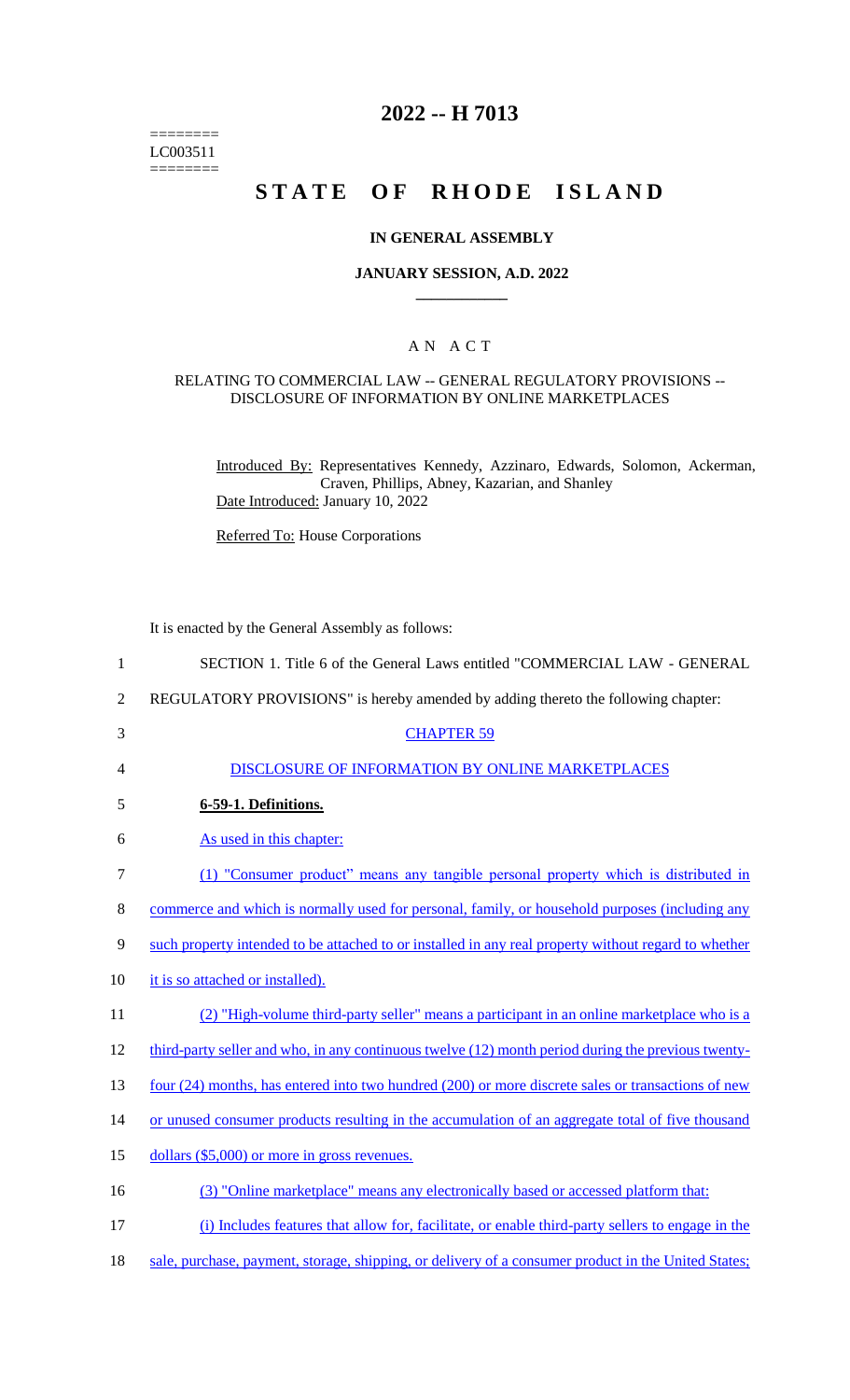and

| $\overline{2}$ | (ii) Hosts one or more third-party sellers.                                                          |
|----------------|------------------------------------------------------------------------------------------------------|
| 3              | (4) "Seller" means a person who sells, offers to sell, or contracts to sell a consumer product       |
| $\overline{4}$ | through an online marketplace.                                                                       |
| 5              | (5) "Third-party seller" means any seller, independent of an operator, facilitator, or owner         |
| 6              | of an online marketplace, who sells, offers to sell, or contracts to sell a consumer product in the  |
| $\tau$         | United States through an online marketplace. The term "third-party seller" does not include a seller |
| $8\,$          | who:                                                                                                 |
| 9              | (i) Is a business entity that has made available to the general public the entity's name,            |
| 10             | business address, and working contact information; or                                                |
| 11             | (ii) Has an ongoing contractual relationship with the owner of the online marketplace to             |
| 12             | provide for the manufacture, distribution, wholesaling, or fulfillment of shipments of consumer      |
| 13             | products; and                                                                                        |
| 14             | (iii) Has provided to the online marketplace identifying information that has been verified          |
| 15             | pursuant to this chapter.                                                                            |
| 16             | <u>(6) "Verify" means to confirm information provided to an online marketplace pursuant to</u>       |
| 17             | this section by the use of a third-party or proprietary identity verification system that has the    |
| 18             | capability to confirm a seller's name, email address, physical address, and phone number; or a       |
| 19             | combination of two (2) factor authentication, public records search, and the presentation of a       |
| 20             | government-issued identification.                                                                    |
| 21             | 6-59-2. Verification required.                                                                       |
| 22             | (a) Online marketplaces shall require that any high-volume third-party seller on the online          |
| 23             | marketplace provide the online marketplace with the following information within twenty-four (24)    |
| 24             | hours of becoming a high-volume third-party seller:                                                  |
| 25             | (1) Bank account information, the accuracy of which has been confirmed directly by the               |
| 26             | online marketplace or by a payment processor or other third-party contracted by the online           |
| 27             | marketplace, or, if the high-volume third-party seller does not have a bank account, the name of     |
| 28             | the payee for payments issued by the online marketplace to the high-volume third-party seller. Such  |
| 29             | bank account or payee information may be provided by the seller either:                              |
| 30             | (i) To the online marketplace; or                                                                    |
| 31             | (ii) To a payment processor or other third-party contracted by the online marketplace to             |
| 32             | maintain such information, provided that the online marketplace may obtain such information on       |
| 33             | demand from such payment processor or other third-party.                                             |
| 34             | (2) Contact information, including:                                                                  |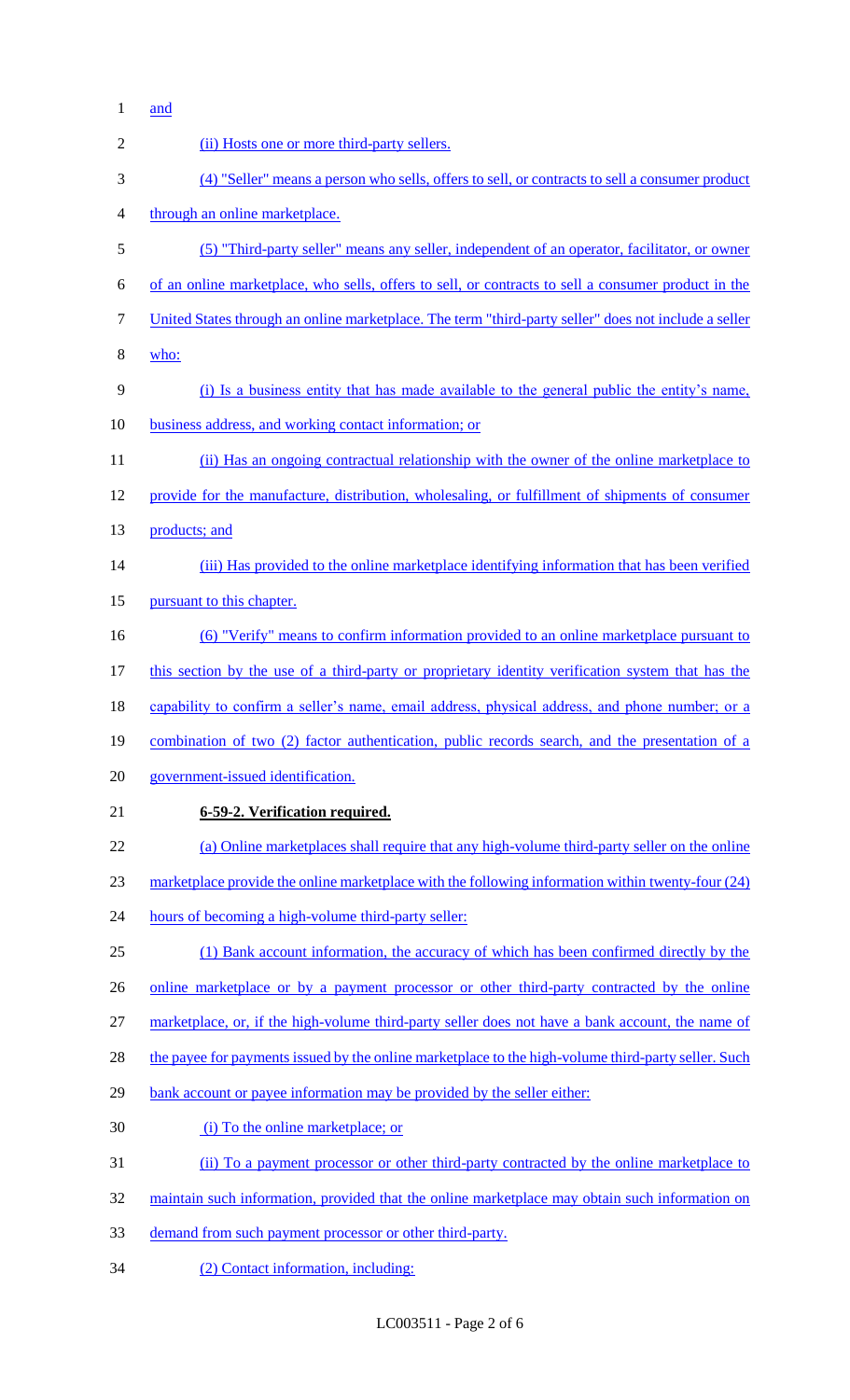- 1 (i) If the high-volume third-party seller is an individual, a copy of a government issued 2 photo identification for the individual that includes the individual's name and physical address; or 3 (ii) If the high-volume third-party seller is not an individual, either: 4 (A) A copy of a government-issued photo identification for an individual acting on behalf 5 of the high-volume third-party seller that includes the individual's name and physical address; or 6 (B) A copy of a government-issued record or tax document that includes the business name 7 and physical address of the high-volume third-party seller; and 8 (iii) A working email address and working phone number for the high-volume third-party 9 seller. 10 (3) A business tax identification number or, if the high-volume third-party seller does not 11 have a business tax identification number, a taxpayer identification number. 12 (4) Whether the high-volume third-party seller is exclusively advertising or offering the 13 consumer product or products on the online marketplace, or if the high-volume third-party seller is 14 currently advertising or offering for sale the same consumer product or products on any other 15 Internet websites other than the online marketplace. 16 (b) Ongoing verification required. The online marketplace shall verify the information 17 provided in subsection (a) of this section within three (3) days, and shall verify within three (3) 18 days any changes to such information that is provided to the marketplace by a high-volume third-19 party seller. If a high-volume third-party seller provides a copy of a valid government-issued tax 20 document, information contained within such tax document shall be presumed to be verified as of 21 the date of issuance of such record or document. The online marketplace shall, on at least an annual 22 basis, notify each high-volume third-party seller on the online marketplace that the seller must 23 inform the online marketplace of any changes to the information provided by the seller pursuant to 24 subsection (a) of this section within three (3) days of receiving the notification and shall instruct 25 each high-volume third-party seller, as part of the notification, to electronically certify either that 26 the seller's information is unchanged or that the seller is providing changes to the information. If 27 the online marketplace becomes aware that a high-volume third-party seller has neither certified 28 that the seller's information is unchanged nor has not provided such changed information within 29 three (3) days of receiving such notification, the online marketplace shall suspend the high-volume 30 third-party seller's participation on the marketplace until the seller has either certified that the 31 seller's information is unchanged or has provided such changed information and the information 32 has been verified. 33 **6-59-3. Disclosure required.**
- 34 (a) Any online marketplace shall require a high-volume third-party seller in such online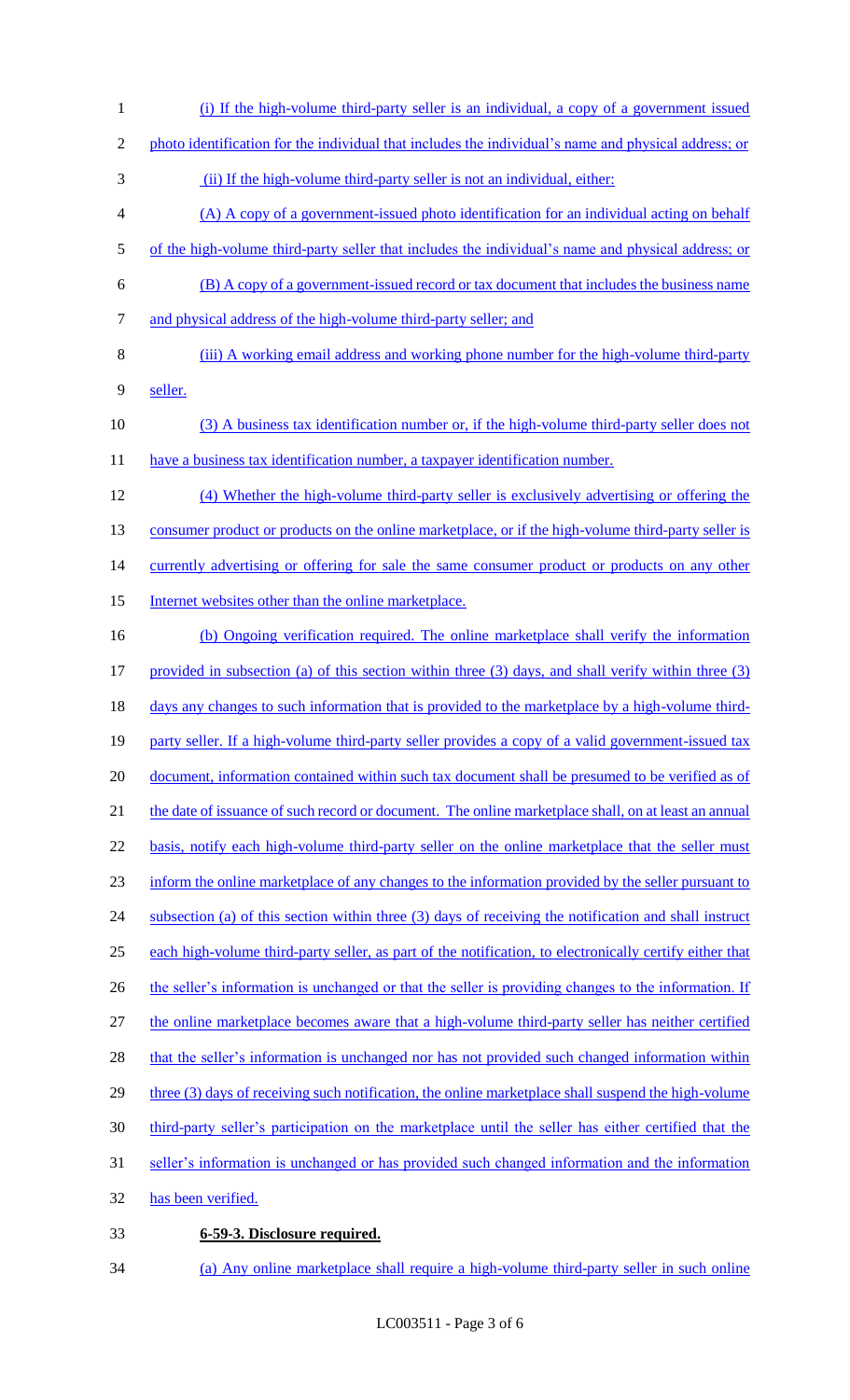1 marketplace to provide, and shall disclose to consumers in a conspicuous manner either on the product listing or, for information other than the seller's full name, through a conspicuously placed link on the product listing, the following information: (1) The identity of the high-volume third-party seller which shall include the full name of 5 the seller, the full physical address of the seller, whether the seller also engages in the manufacturing, importing, or reselling of consumer products; and the contact information for the seller, including a working phone number and working email address. Such working email address may be provided to the high-volume third-party seller by the online marketplace; (2) Any other information determined to be necessary to address circumvention or evasion of the requirements of this subsection, provided that the additional information is limited to what 11 is necessary to address such circumvention or evasion. **6-59-4. Exceptions.**  13 Upon the request of a high-volume third-party seller, an online marketplace may provide 14 for partial disclosure of the identity information required under this chapter in the following situations: (1) If the high-volume third-party seller demonstrates to the online marketplace that the 17 seller does not have a business address and only has a residential street address, the online marketplace may direct the high-volume third-party seller to disclose only the country and, if 19 applicable, the state in which the high-volume third-party seller resides on the product listing, and may inform consumers that there is no business address available for the seller and that consumer 21 inquiries should be submitted to the seller by phone or email; (2) If the high-volume third-party seller demonstrates to the online marketplace that the seller is a business that has a physical address for product returns, the online marketplace may direct 24 the high-volume third-party seller to disclose the seller's physical address for product returns; (3) If a high-volume third-party seller demonstrates to the online marketplace that the seller 26 does not have a phone number other than a personal phone number, the online marketplace shall inform consumers that there is no phone number available for the seller and that consumer inquiries 28 should be submitted to the seller's email address. **6-59-5. Limitations to Exceptions.**  If an online marketplace becomes aware that a high-volume third-party seller has made a false representation to the online marketplace in order to justify the provision of a partial disclosure 32 under this chapter or that a high-volume third-party seller who has requested and received a provision for a partial disclosure this chapter has not provided responsive answers within a 34 reasonable timeframe to consumer inquiries submitted to the seller by phone or email address, the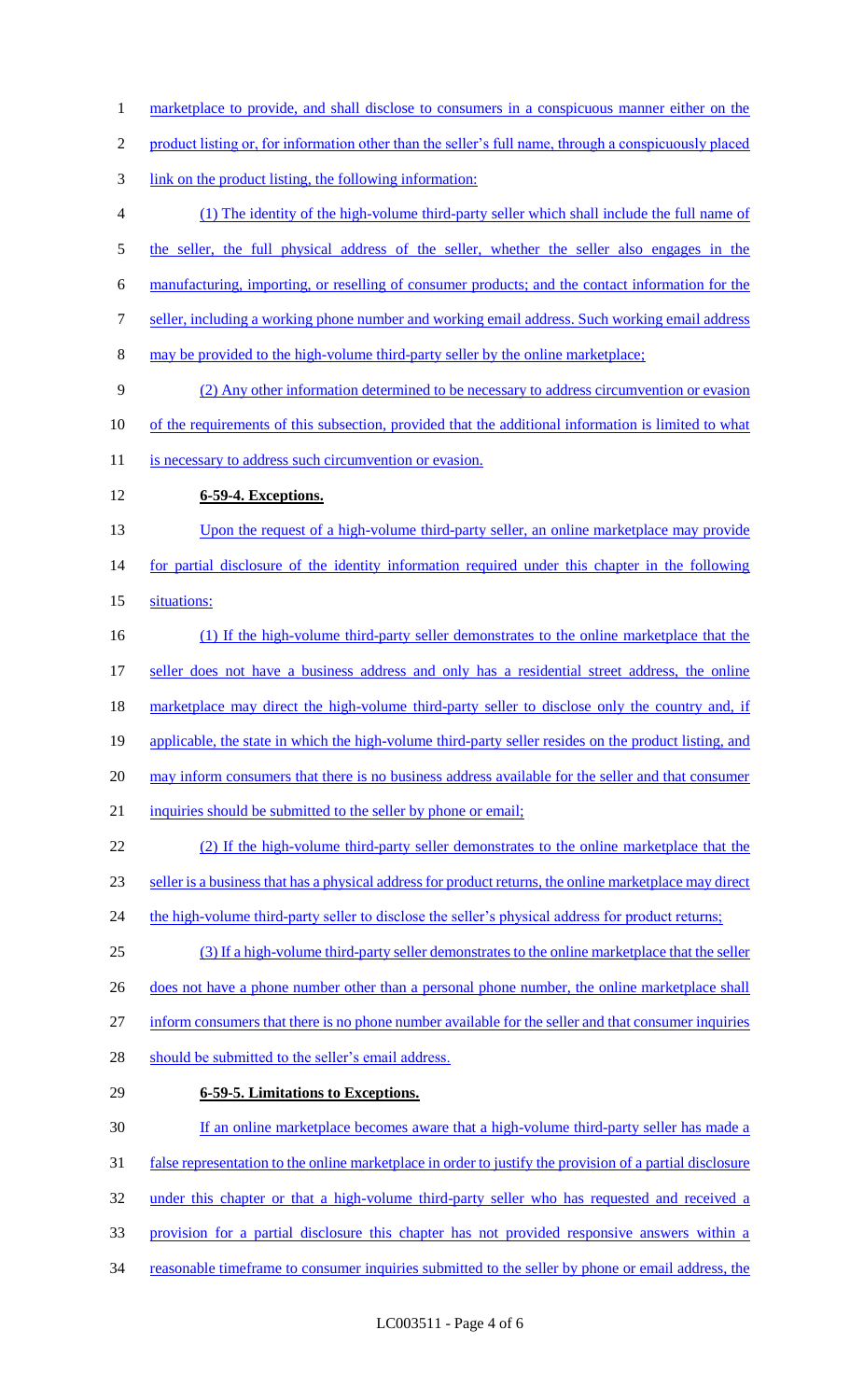| online marketplace shall withdraw its provision for partial disclosure and require the full disclosure |
|--------------------------------------------------------------------------------------------------------|
| of the high-volume third-party seller's identity information required under this chapter upon          |
| receiving three (3) business days' notice to the high-volume third-party seller.                       |
| 6-59-6. Reporting mechanism.                                                                           |
| An online marketplace shall disclose to consumers, in a conspicuous manner on the product              |
| listing of any high-volume third-party seller, a reporting mechanism that allows for electronic and    |
| telephonic reporting of suspicious marketplace activity to the online marketplace and a message        |
| encouraging individuals seeking goods for purchase to report suspicious activity to the online         |
| marketplace.                                                                                           |
| 6-59-7. Fulfillment or shipment by different party than seller.                                        |
| In addition to any other requirements provided for herein, an online marketplace that                  |
| warehouses, distributes, or otherwise fulfills a consumer product order shall disclose to the          |
| consumer the identification of any high-volume third-party seller supplying the consumer product       |
| if different than the seller listed on the product listing page.                                       |
| 6-59-8. Enforcement. Unfair and deceptive acts or practices.                                           |
| Any violation of this chapter shall be treated as a violation of chapters 13 and 13.1 of title         |
| 6.                                                                                                     |
| 6-59-9. Powers of the attorney general.                                                                |
| The attorney general shall enforce the provisions of this chapter.                                     |
| 6-59-10. Regulations.                                                                                  |
| The office of the attorney general, consumer protection division shall promulgate such                 |
| rules and regulations with respect to collecting and verifying information under this chapter,         |
| provided that such regulations are limited to what is necessary to collect and verify such             |
| information.                                                                                           |
| 6-59-11. Preemption.                                                                                   |
| No political subdivision may establish, mandate, or otherwise require online marketplaces              |
| to verify information from high-volume third-party sellers on a one-time or ongoing basis or           |
| disclose information to consumers.                                                                     |
| SECTION 2. This act shall take effect on January 1, 2023.                                              |
|                                                                                                        |

 $=$ LC003511 ========